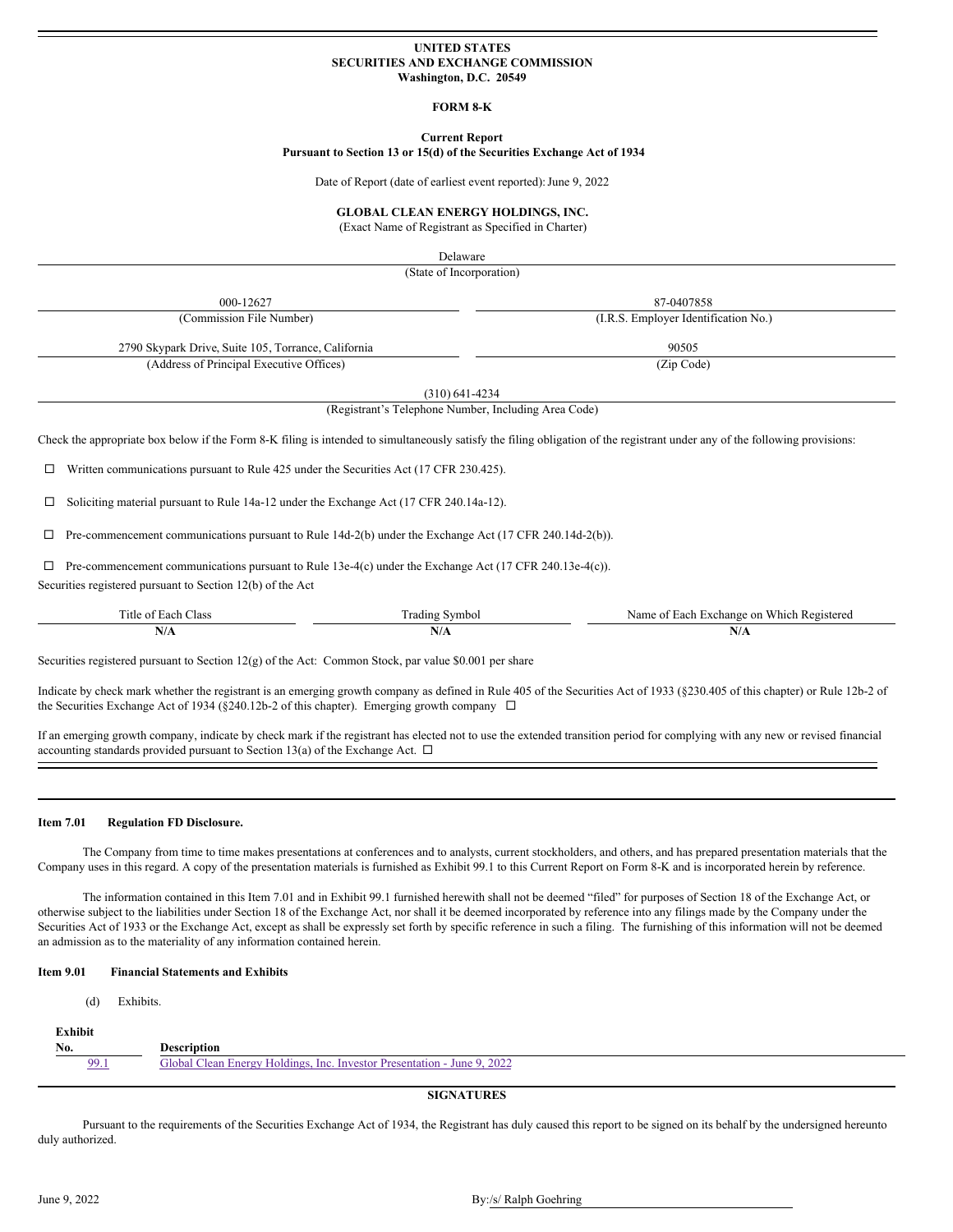Ralph Goehring Chief Financial Officer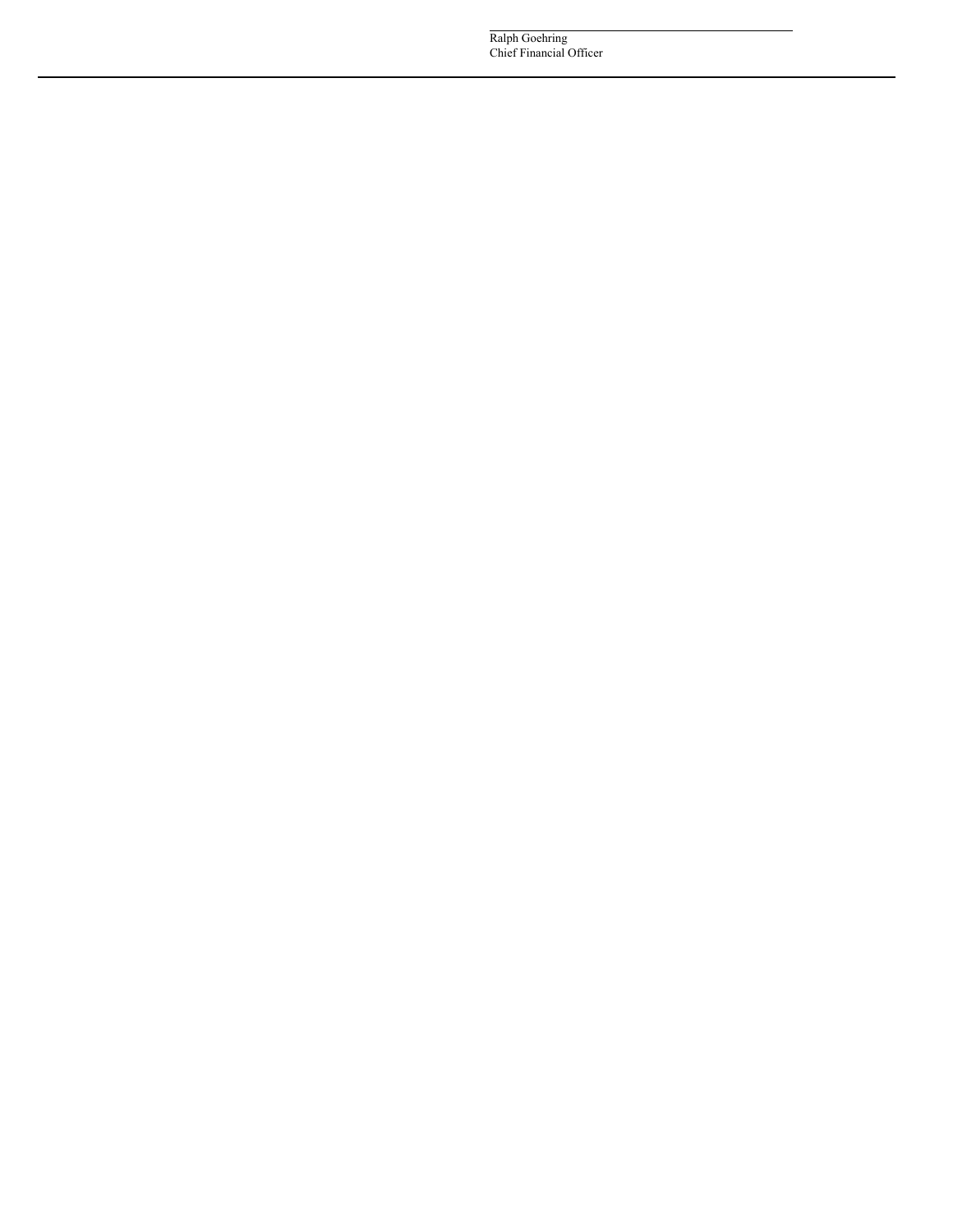

### **Disclaimer**

This presentation contribute for the exercise of the control interpret is current assumption, projections, expectations, targets, then<br>then ot beliefs about the specifical facts. These formats-boking statements current ass

**GI** S<sub>bal</sub>

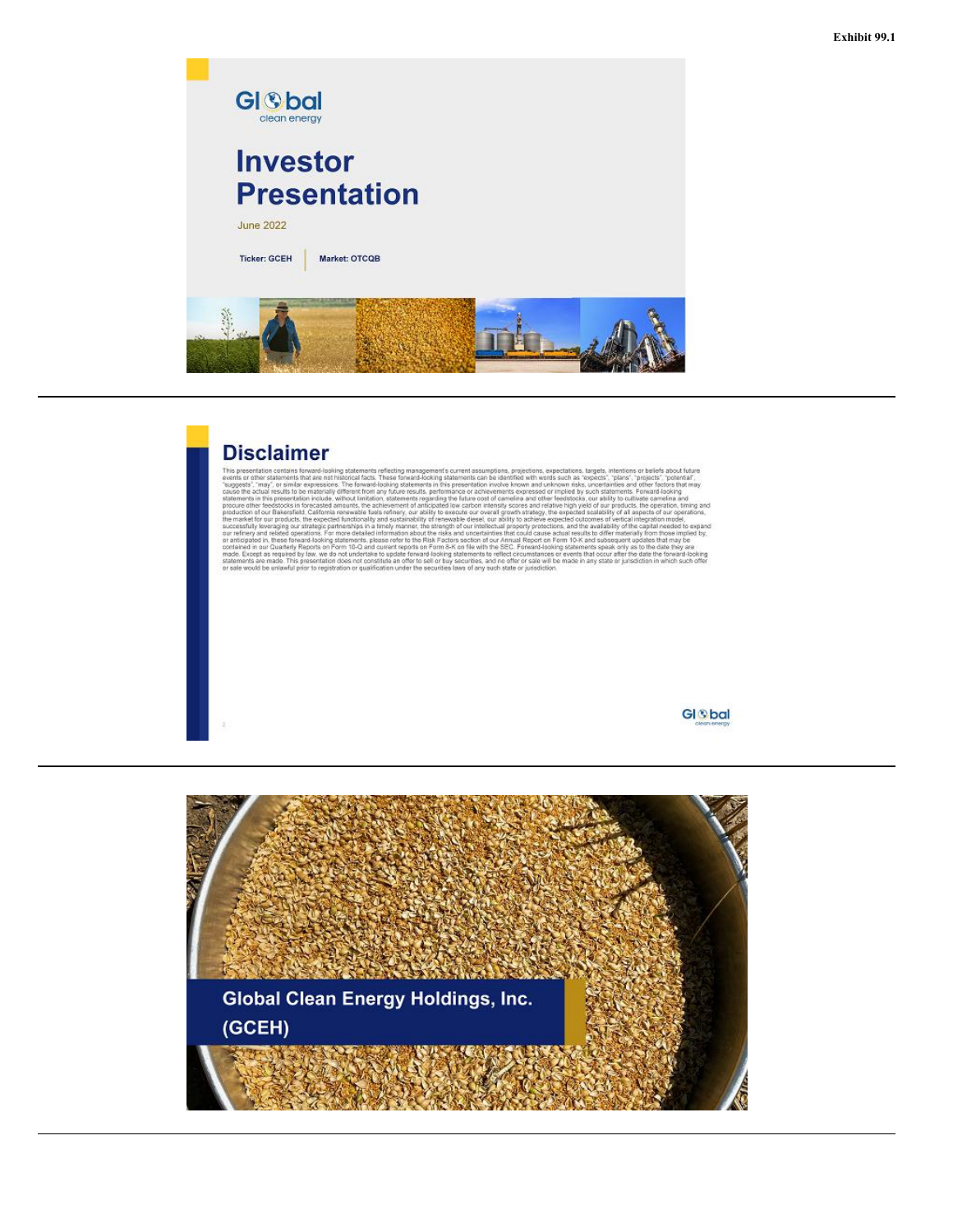## **About Global Clean Energy**

We are a uniquely positioned, vertically integrated nonfood feedstocks and renewable fuels company focused on producing the least carbon intense, lowest cost renewable fuel possible without impacting food security or causing land use change.

- · Early entrant in renewable fuels
- · 15+ year focus on renewable fuels feedstocks
- · Vertically integrated, farm-to-fuel structure
- · Nonfood camelina feedstock
	- · Proprietary Intellectual Property (IP)
	- · Ultra-low Carbon Intensity (CI) renewable fuels
- · Bakersfield Renewable Fuels Refinery · Production focus on Renewable Diesel (RD)
- · Strong ESG focus
- · Scalable operations
- · Strong strategic relationships

**GI** S<sub>bal</sub>

# **Global Clean Energy's Roots**

#### **Origin Story**

- · Biodiesel joint venture early 2000s
- Camelina into renewable fuel production, three-year DOD SAF contract
- Addressing the problem Future Feedstock Scarcity & Supply/Cost
- . Tenured history in feedstock development the foundation of our business
- . 15+ years of plant science, R&D and proof of commercial production of nonfood feedstocks

#### **Renewable Fuels Innovator**

- Differentiated renewable fuels platform that aims to address the industry wide feedstock transition away from food-based sources
- Developer of sustainable, ultra-low carbon feedstock technology and patented intellectual property

#### **Proprietary Feedstock Cultivator**

- Largest nonfood-based energy crop (camelina) producer worldwide
- Over 15 years of cultivation across 24 states plus Canada, with acreage currently under cultivation in five states and five countries

**GI** S<sub>bal</sub>

### **Focus on Renewable Diesel**

A chemically identical, cleaner fuel that is a drop-in equivalent to traditional petroleum-based diesel but with fewer contaminants.

### What is renewable diesel? Biomass-based fuel Uses:<br>Modern diesel engines Home heating · Development: Feedstocks include camelina, soybean<br>oil, used cooking oil, tallow or various<br>vegetable oils Feedstock is processed by Materiality<br>
Renewable diesel does not have a blend<br>
Wall Ike biodiesel (i.e. B5 and B20)<br>
Unlike biodiesel, renewable diesel has:

- 
- Better cold weather performance
- Lower microbial growth issues

#### What is renewable diesel used for?

- Renewable diesel can utilize the same<br>infrastructure and function as a drop-in<br>replacement for petroleum-based diesel
- Lower levels of contaminants enable<br>renewable diesel to burn cleaner than<br>petroleum-based diesel, reducing local<br>emissions by up to ~33%
- Up to 90% GHG reduction
- · Renewable diesel reduces engine aintenance issu
- . Qualifies for the RFS, BTC and LCFS renewable incentive programs, as well as<br>European programs such as REDII

**GI** S<sub>bal</sub>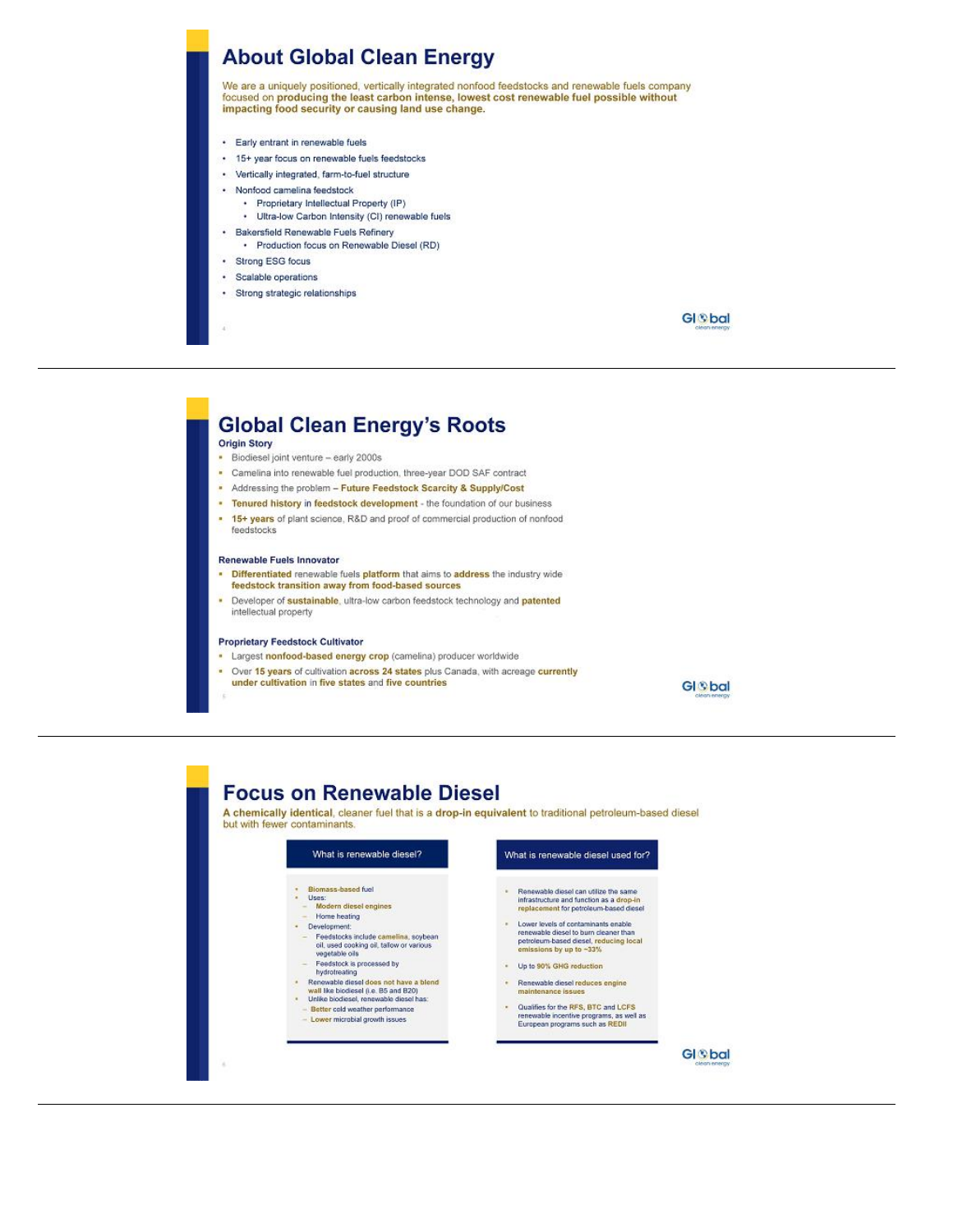### **Vertically Integrated**

Our Competitive Advantage - Farm-to-Fuel Structure

- . Unique vertical integration strategy bridging traditional agriculture and traditional energy
- · Farm-to-Fuel model allows greater efficiencies throughout the value chain, lowering our CI
- $\cdot$ Ownership of largest portfolio of patented camelina genetics
- Expanding cultivation of our proprietary nonfood camelina crops as feedstock for our renewable fuels refinery
- Streamlined aggregation, storage and transportation of our feedstock
- Ownership of the Bakersfield Renewable Fuels Refinery
- Meal co-product FDA approved for livestock feed
- Advantaged offtake agreements covering 100% of renewable diesel and renewable propane production





- Low input crop with high yield
	- · Our high yielding camelina produces revenue per fallow acre
	- · Camelina grain yields more than twice the oil content of soybeans



**GI** S<sub>bal</sub>

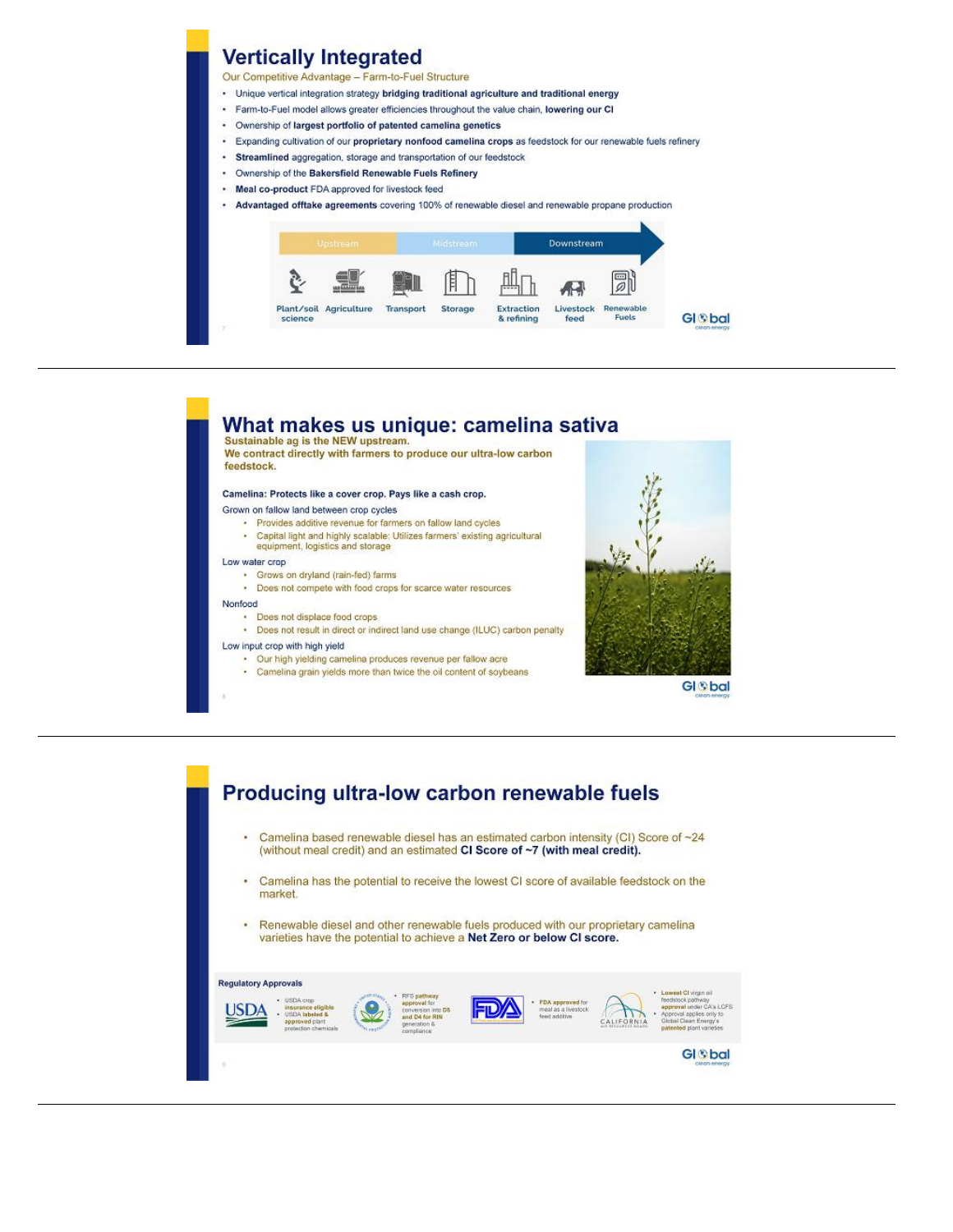<span id="page-5-0"></span>

# **Mature Patent Portfolio**

Global Clean Energy owns the world's largest camelina patent and plant variety protection portfolio.

Purposefully bred to increase yield, quicken maturity, enhance stress tolerance, and use less water and other inputs.

Our competitive advantage is protected by a robust IP portfolio, differentiating us from peers.

- Sustainable Oils four issued U.S. patents, six pending patent applications, six Plant Variety<br>Protection Certificate applications, and owns 8,000+ entry tilling library
- Camelina Company Espana owns 11 proprietary camelina varieties and maintains an active plant<br>breeding program with more than 600 camelina accessions and varieties ٠
- Agribody Technologies owns 15 issued U.S. patents related to the use of bioengineered and non-<br>bioengineered genome editing technologies to increase yield and other sustainability traits in camelina and many other crops

Camelina

GI S bal clean energy companies:





## **Primary U.S. Agriculture Regions**

- . North American focus in Northern Plains, Pacific Northwest, and Midwest
- · Strategically located along Class I railways (BNSF)
- · Minimizes impact on CI score associated with transportation
- Driving to "Net Zero" carbon emissions

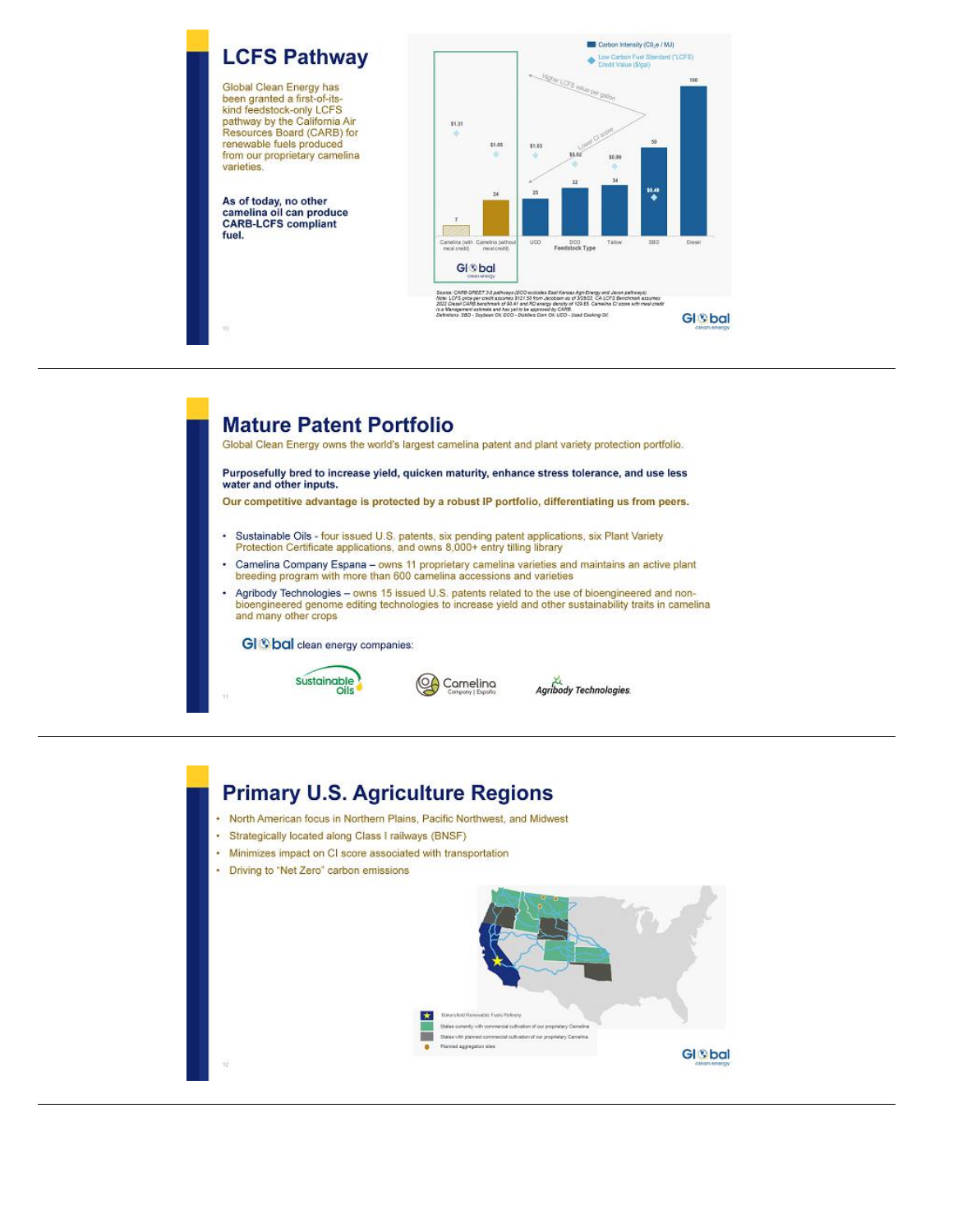

# **Bakersfield Renewable Fuels Refinery**

- Converting former petroleum refinery to renewable fuels refinery
- · Strategically located in Bakersfield, CA
- · 510-acre site
- Over 3 million barrels of storage capacity
- Nameplate production of 15,000 barrels (630,000 gallons) per day
- · Highly advantaged local logistics in largest U.S. compliance market
- Proven technology can run on multiple feedstocks (including<br>camelina) providing ongoing production flexibility



### **GI** S<sub>bal</sub>

# **Strong Focus on Enterprise Sustainability**

In order to succeed, energy transition businesses need to be environmentally, socially, and economically sustainable.

Global Clean Energy is one of the few energy transition businesses that accomplishes all three.

#### Environmental

- Lowering carbon emissions
- **Enhancing food security**
- Not competing for valuable water resources

#### Social

- Contracting with farmers produces rural economic development, providing additive revenues from fallow land
- Contributing to the "Just Transition" from jobs in traditional industry to clean energy careers

#### Economic

Focus on capital-light upstream growth Streamlining efficiencies in every step of the value chain Regulatory mandates deliver premium value for our low CI fuels

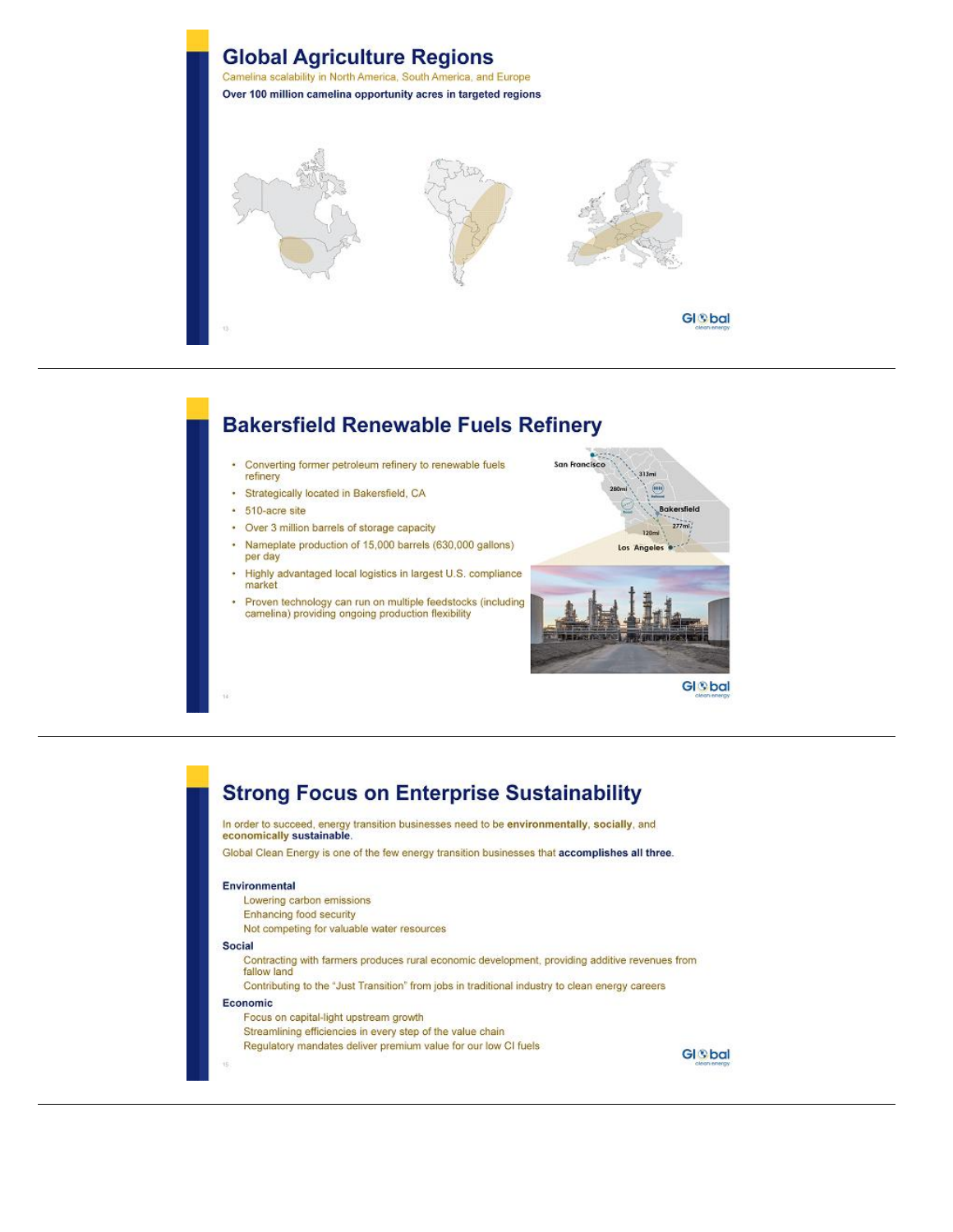

# **Strategic Relationships**

ExxonMobil - \$125M direct investment and advantaged offtake<br>agreements covering 100% of renewable diesel from our Bakersfield<br>Renewable Fuels Refinery.

AmeriGas, UGI - AmeriGas Propane, the nation's largest retail<br>propane marketer, will purchase and distribute renewable LPG produced at our Bakersfield Renewable Fuels Refinery.

CHS - Partnership with CHS Farmers Elevator and Ag Partners, LLC gives eastern Montana camelina growers more convenient access to our certified proprietary camelina seed with agronomy consulting and grain delivery services. We also partner with CHS Big Sky to serve the needs of central and western Montana growers.







**U.S. Growth Strategy and Goals** Rapid, responsible, and scalable growth. Grow local and regional feedstock relationships<br>Expand purpose grown camelina to greater overall percentage of feed demand Locate grain elevation, cleaning and storage assets near primary camelina agricultural regions<br>Focus on Northern Plains, Pacific Northwest, and Midwest Continue managing Engineering. Procurement & Construction process to begin renewable cliesel output and delivery Crush carnelins and scybeans onabe in Bakersfield, removing the need to pay for toll-processing<br>Banafita: feadstock cost, lower CI, waste stream utilization, meal sakes, corporate credits and increased supply certainty Increase hydrogen production to increase overall renewable fuels capacity<br>More efficient Sheam Methane Reforming, reducing the CI of output and lower natural gas coots<br>Surplus H2 to market or for further expansion of the B Capture <mark>65% to greater than 85%</mark> of CC2 for cathon capture utilization and storage (CCUS).<br>Initial design case complete<br>Potential to benefit from Section 45(C) tax credit for carbon sequestration Increases capacity by an additional 15,000+ BPD ste Heal<br>ny to Po Use waste heat to generate electricity and steam for the facility, reducing cost and lowering CI Solar PV . Displace grid energy with solar electricity produced on refinery site, lowering CI **GI** S<sub>bal</sub>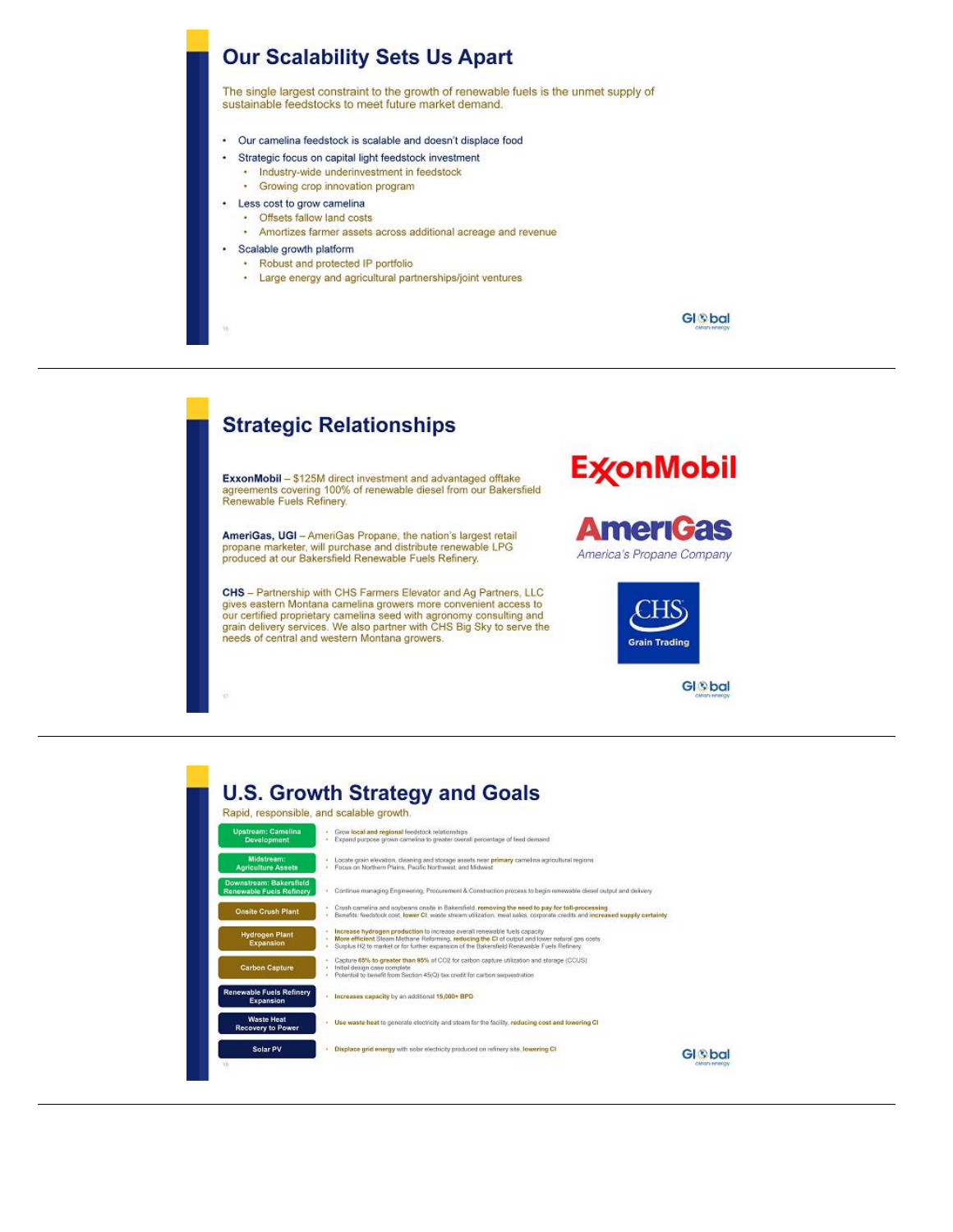## **Global Growth Strategy**

We believe there is significant potential in our upstream business portfolio due to the limited capital necessary to scale and the growing demand for our ultra-low carbon intensity, nonfood feedstocks.

By establishing this foundational platform now, we expect our future growth will be self sustaining and capital-light.

Expand camelina production and our integrated business model domestically and internationally

- · Grow our camelina operations beyond supplying our own renewable fuels refinery
- Accelerate the deployment of our proprietary camelina feedstock and our business model in the United States and internationally

#### Achieve a Net Zero GHG footprint and promote ESG ideals

· Increase efficiencies in every step of the production chain, from farm to finished renewable fuels

**GI** S<sub>bal</sub>

### **Key Investment Highlights**

- Integrated farm-to-fuels platform
- Upstream camelina business' capital light growth
- Proprietary access to ultra-low carbon feedstocks
- Robust intellectual property portfolio
- Sustainable solution to reduce carbon emissions
- Geographically advantaged renewable fuels refinery
- Strategic relationships with ExxonMobil and others

**GI** S<sub>bal</sub>